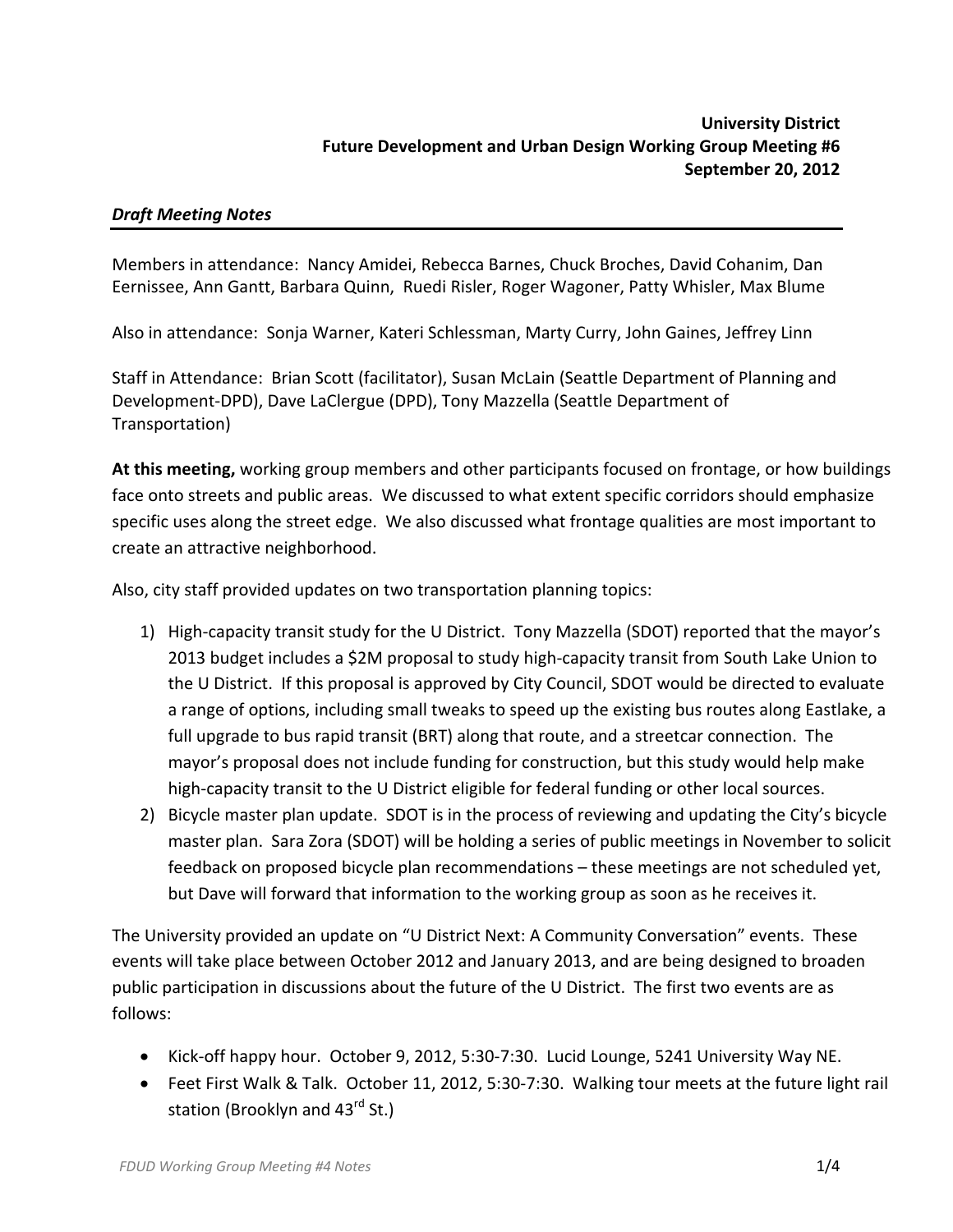### **Summary of "What We Heard" about frontage**

### **Location**

- Retail and services should be concentrated on Roosevelt, the Ave, 45<sup>th</sup> St. (including larger commercial uses), the segment of  $50<sup>th</sup>$  St. between Roosevelt and the Ave, and possibly 43<sup>rd</sup> St.
- All other street frontage should be characterized by a mix of uses. Where zoning differs from one area to the next, those transitions should allow "fading colors" between uses.
- Whatever the mix of uses on Brooklyn, there should be more active frontage and sidewalk seating.
- Roosevelt should become more pedestrian-friendly, with a finer-grained commercial emphasis.



**FRONTAGE LOCATIONS: 9/20 meeting summary** 

#### Commercial frontage qualities

- Require high transparency for an active street edge.
- Generally, allow for more sidewalk cafes.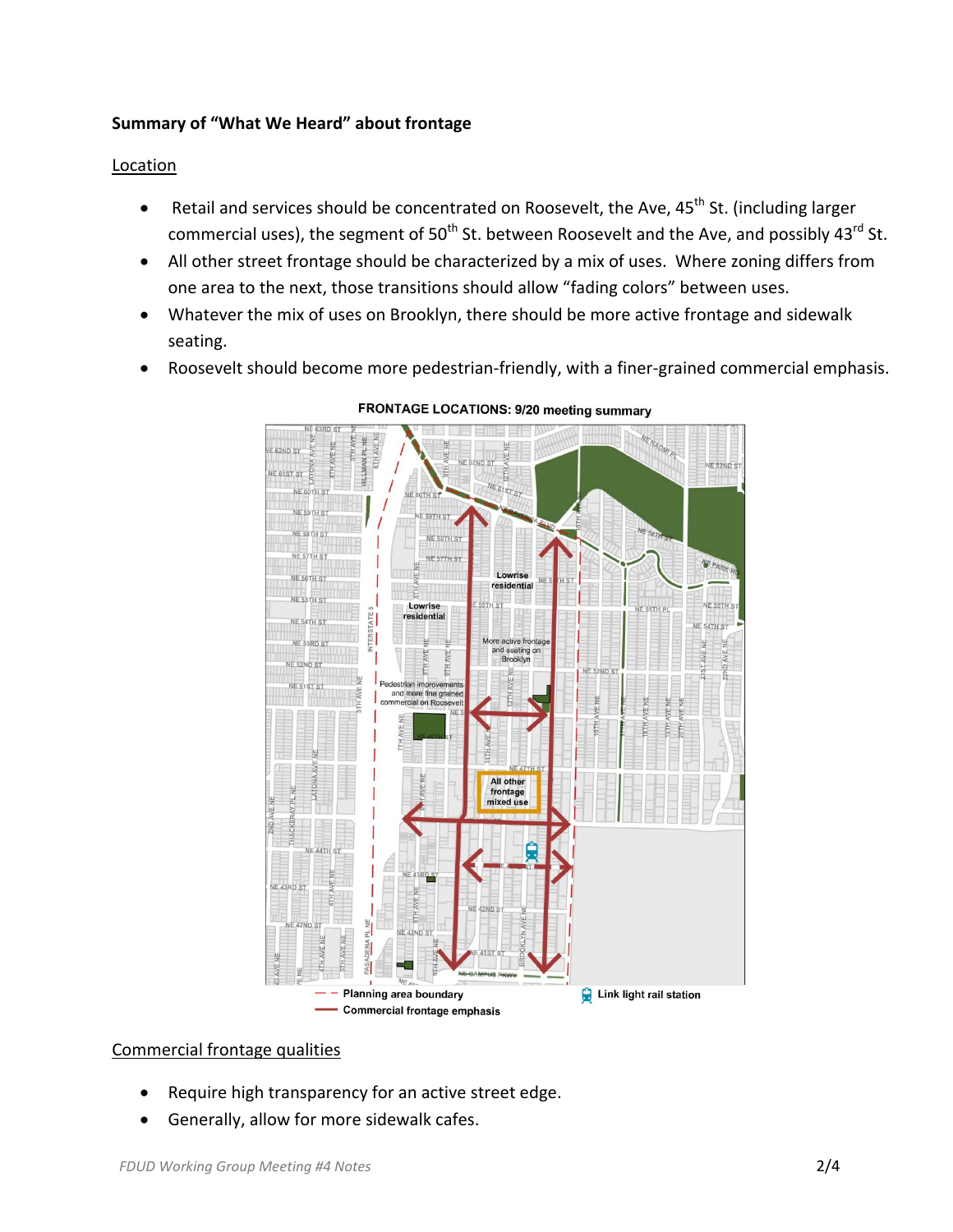- Build more gathering spaces into these streetscapes, either in the sidewalk strip or in strategic setbacks or pocket parks.
- Small parcels in the neighborhood lead to a diverse range of businesses. Use standards to maintain diversity but incorporate some level of cohesiveness (blade signs, etc.).
- Encourage creative approaches to signage and art to build on the neighborhood's unique character.
- More landscaping a better maintenance along sidewalks.
- Maintain affordable commercial space to support the diversity of small commercial businesses in the U District, including 140 restaurants.
- Improve the UW tower frontage to make the entry plaza less corporate, more inviting. Historically, it was designed to discourage public use – how can it be reconfigured?
- Make use of more alleys as a secondary commercial frontage.

# Residential frontage qualities

- Lower transparency than in commercial, but still lots of windows looking onto the street.
- Use stoops and other "ground-related housing" features to create an active street edge.
- More landscaping, preferably double-loaded; i.e., both in the sidewalk planting strip and in a landscaped setback area.
- Incorporate enough sidewalk lighting for pedestrian safety, but not so much that it saturates residential buildings



# **Additional Feedback:**

- U District is thoughtful in its design and eclectic in character.
- The neighborhood features an international character, both in its residential population and its businesses.